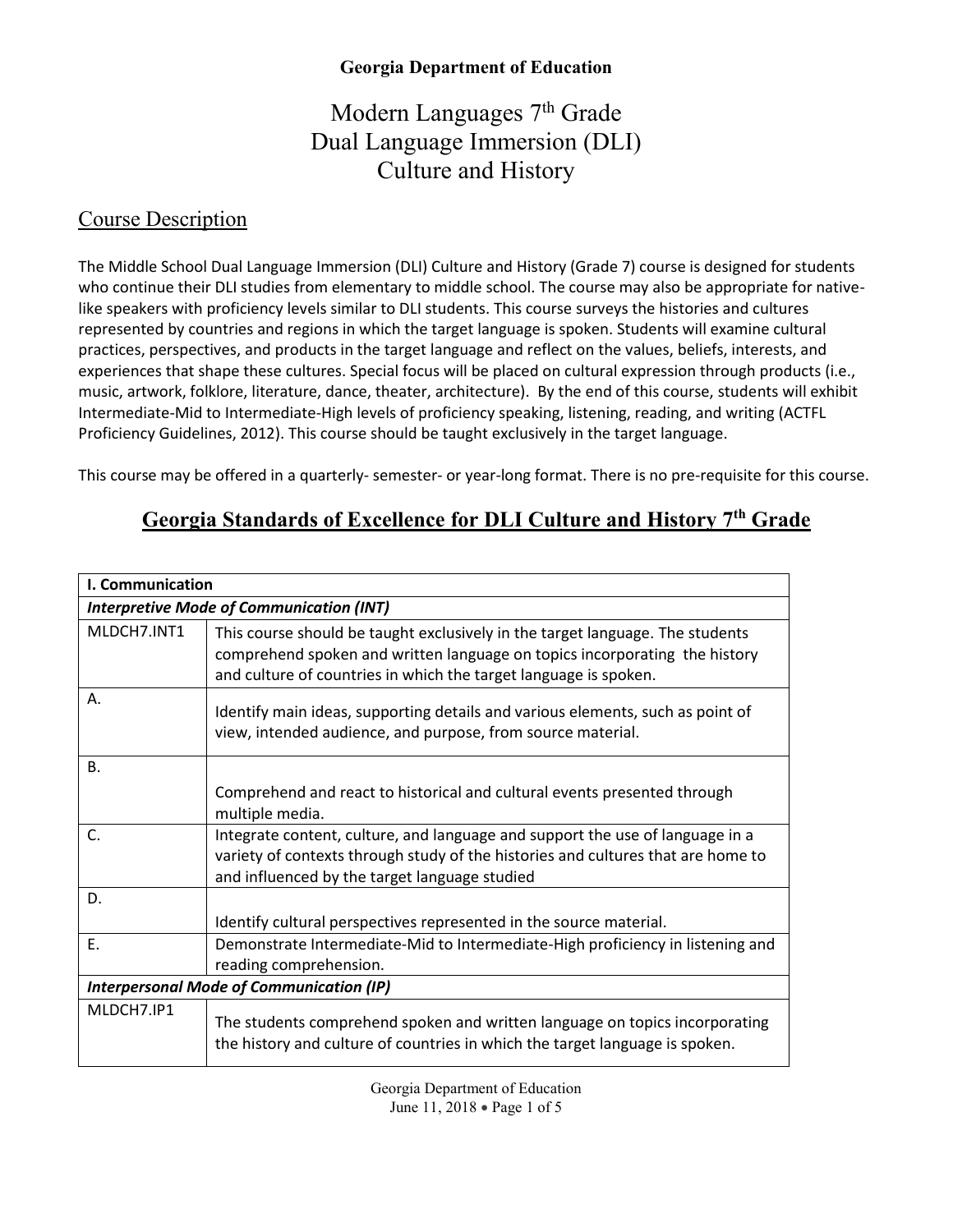| А.         | Identify main ideas, supporting details and various elements, such as point of                                                     |
|------------|------------------------------------------------------------------------------------------------------------------------------------|
|            | view, intended audience, and purpose, from source material.                                                                        |
| В.         | Comprehend and react to historical and cultural events presented through                                                           |
|            | multiple media.                                                                                                                    |
| C.         | Integrate content, culture, and language and support the use of language in a                                                      |
|            | variety of contexts through study of the histories and cultures that are home to                                                   |
|            | and influenced by the target language studied                                                                                      |
| D.         | Identify cultural perspectives represented in the source material.                                                                 |
| Ε.         | Demonstrate Intermediate-Mid to Intermediate-High proficiency in listening and<br>reading comprehension.                           |
| F.         | The students comprehend spoken and written language on topics incorporating                                                        |
|            | the history and culture of countries in which the target language is spoken.                                                       |
| G.         | Identify main ideas, supporting details and various elements, such as point of                                                     |
|            | view, intended audience, and purpose, from source material.                                                                        |
| MLDCH7.IP2 |                                                                                                                                    |
|            | The student initiates and sustains interaction using various communication<br>strategies within the themes of culture and history. |
| Α.         |                                                                                                                                    |
|            | Request for repetition, clarification, and explanation                                                                             |
| В.         | Participate in extended oral and written activities reflecting the present, with                                                   |
|            | some usage of past and future tenses.                                                                                              |
| C.         | Use paraphrasing, circumlocution, body language, and other creative means to                                                       |
|            | convey and comprehend messages.                                                                                                    |
| D.         | Use self-correction.                                                                                                               |
| E.         | Describe and elaborate                                                                                                             |
|            | <b>Presentational Mode of Communication (P)</b>                                                                                    |
| MLDCH7.P1  | The students present information orally and in writing using familiar and new                                                      |
|            | vocabulary, phrases, and patterns in increasingly complex sentences                                                                |
|            | incorporating the themes of culture and history.                                                                                   |
| А.         | Synthesize and articulate main ideas and supporting details from a variety of                                                      |
|            | authentic language materials; support personal opinions                                                                            |
| В.         | Produce lengthier oral presentations (with limited errors in present tense, and                                                    |
|            | some errors with past and future tenses).                                                                                          |
| C.         | Write lengthier, organized compositions (limited errors in present tense, some                                                     |
|            | errors with past and future tenses).                                                                                               |
| D.         | Prepare and present organized, practiced, culturally authentic presentations                                                       |
|            | (e.g. poetry, skits, essays, or stories).                                                                                          |
| E.         | Demonstrate Intermediate-Mid to Intermediate-High proficiency in                                                                   |
|            | <b>Presentational Speaking and Writing</b>                                                                                         |
| MLDCH7.IP2 | The student employs a variety of communication strategies in preparing and                                                         |
|            | giving oral and written presentations incorporating the themes of history and                                                      |
|            | culture                                                                                                                            |
| А.         | Present in extended oral and written activities reflecting the present, with                                                       |
|            | demonstrated usage of past and future tenses.                                                                                      |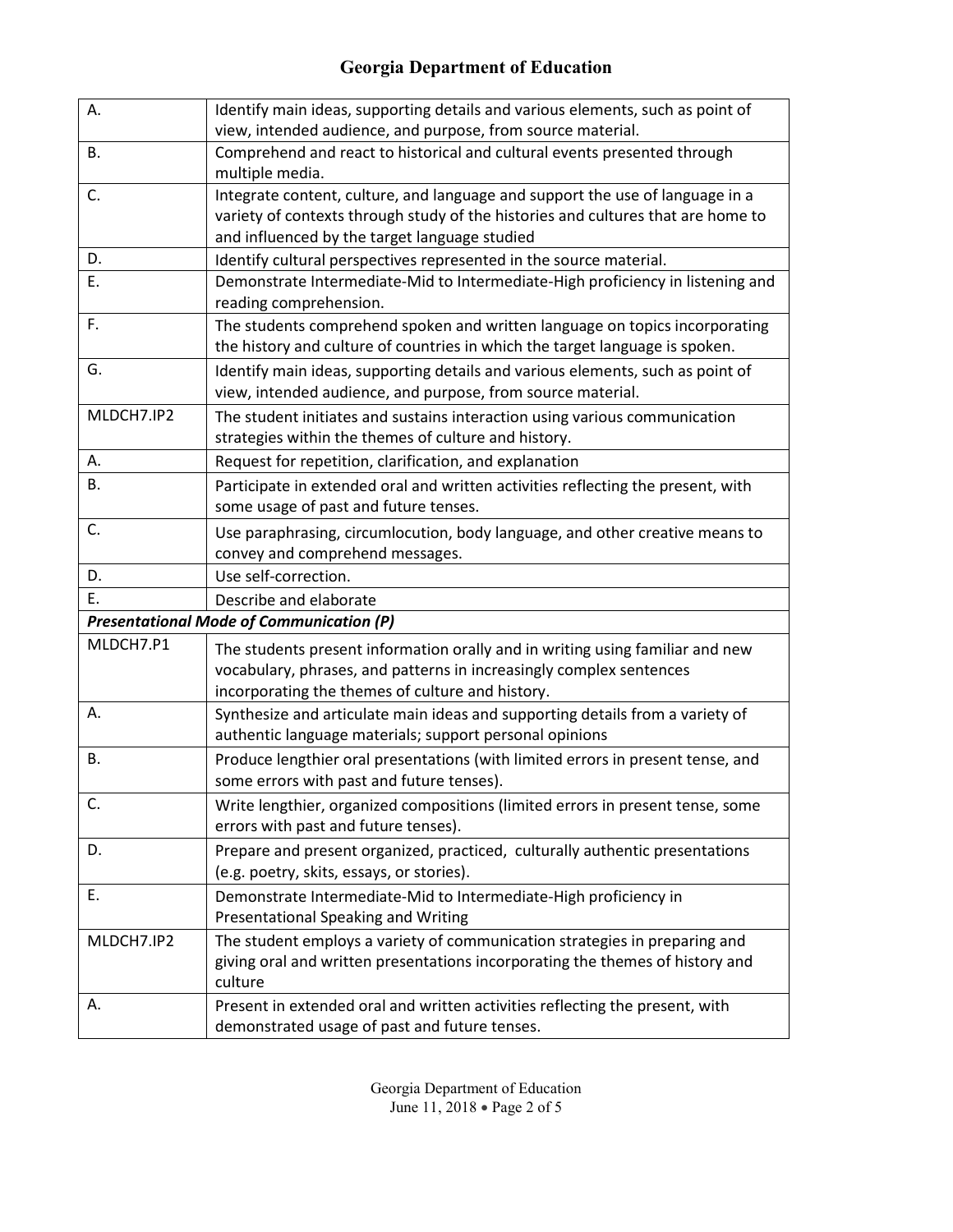| <b>B.</b>                                                                                                                                                                                                                                                                                                                                       | When appropriate, students utilize paraphrasing, circumlocution, body language,<br>and other creative strategies to convey messages.                                                                                   |  |
|-------------------------------------------------------------------------------------------------------------------------------------------------------------------------------------------------------------------------------------------------------------------------------------------------------------------------------------------------|------------------------------------------------------------------------------------------------------------------------------------------------------------------------------------------------------------------------|--|
| C.                                                                                                                                                                                                                                                                                                                                              | Students utilize organizational strategies (i.e. developing beginning, middle, and<br>conclusion, pacing, and delivery).                                                                                               |  |
| D.                                                                                                                                                                                                                                                                                                                                              | Use self-correction.                                                                                                                                                                                                   |  |
| E.                                                                                                                                                                                                                                                                                                                                              | Demonstrate proper pronunciation, intonation, and writing conventions.                                                                                                                                                 |  |
| F.                                                                                                                                                                                                                                                                                                                                              | Demonstrate competency in culturally appropriate use of register and<br>consideration of audience.                                                                                                                     |  |
| G.                                                                                                                                                                                                                                                                                                                                              | Demonstrate use of transitional words, phrases, and cohesive devices.                                                                                                                                                  |  |
|                                                                                                                                                                                                                                                                                                                                                 | <b>Cultural Perspectives, Practices, and Products (CU)</b>                                                                                                                                                             |  |
| MLDCH7.CU1                                                                                                                                                                                                                                                                                                                                      | Understand, describe, and discuss historical events and cultural perspectives and<br>products of the target language culture(s).                                                                                       |  |
| А.                                                                                                                                                                                                                                                                                                                                              | identify and discuss how historical and cultural events, products, and practices<br>are perceived in the students' own culture as compared to the culture(s) where<br>the target language is spoken                    |  |
| В.                                                                                                                                                                                                                                                                                                                                              | Discuss how the viewpoints of people in countries where the target language is<br>spoken are reflected in their practices and products (i.e. political systems, art,<br>architecture, music, history, and literature). |  |
|                                                                                                                                                                                                                                                                                                                                                 | <b>Connections, Comparisons, and Communities (CCC)</b>                                                                                                                                                                 |  |
| MLDCH7.CCC1                                                                                                                                                                                                                                                                                                                                     | Identify and discuss how language, literacy, and cultural competencies in the<br>target language connect to competitive advantages in a variety of career fields in<br>the U.S. and abroad.                            |  |
| MLDCH7.CCC2                                                                                                                                                                                                                                                                                                                                     | Involve cultural representatives and organizations to learn firsthand perspectives<br>from natives of the culture(s) and countries where the native language is spoken                                                 |  |
| Modern Languages Middle School DLI (language) Connections: Culture and History (Grade 7).<br><b>Summary of Skills Developed</b>                                                                                                                                                                                                                 |                                                                                                                                                                                                                        |  |
| Typical ML DLI Connections: Culture and History (grade 7) students will exhibit varying levels of<br>proficiency. The following list is intended to guide instruction and to assist teachers with their<br>planning by providing a two-page reference to the elements described in the Georgia Standards of<br>Excellence for Modern Languages. |                                                                                                                                                                                                                        |  |
| <b>Skills developed in MLDLC1</b>                                                                                                                                                                                                                                                                                                               |                                                                                                                                                                                                                        |  |
| The students:                                                                                                                                                                                                                                                                                                                                   |                                                                                                                                                                                                                        |  |
| MLDCH7.IP1A                                                                                                                                                                                                                                                                                                                                     | Use appropriate register                                                                                                                                                                                               |  |
| В.                                                                                                                                                                                                                                                                                                                                              | Respond to questions and statements                                                                                                                                                                                    |  |
| C.                                                                                                                                                                                                                                                                                                                                              | Respond and produces questions and statements                                                                                                                                                                          |  |
| MLDCH7.IP1D<br>E                                                                                                                                                                                                                                                                                                                                | Paraphrase and summarize                                                                                                                                                                                               |  |
| F                                                                                                                                                                                                                                                                                                                                               | Use appropriate grammar and syntax<br>Use a variety of vocabulary and expressions                                                                                                                                      |  |
| G                                                                                                                                                                                                                                                                                                                                               | Demonstrate Intermediate-Mid to Intermediate-High Proficiency                                                                                                                                                          |  |
| MLDCH7.IP2A                                                                                                                                                                                                                                                                                                                                     | Request repetition, clarification, and explanation                                                                                                                                                                     |  |
|                                                                                                                                                                                                                                                                                                                                                 |                                                                                                                                                                                                                        |  |

Georgia Department of Education June 11, 2018 • Page 3 of 5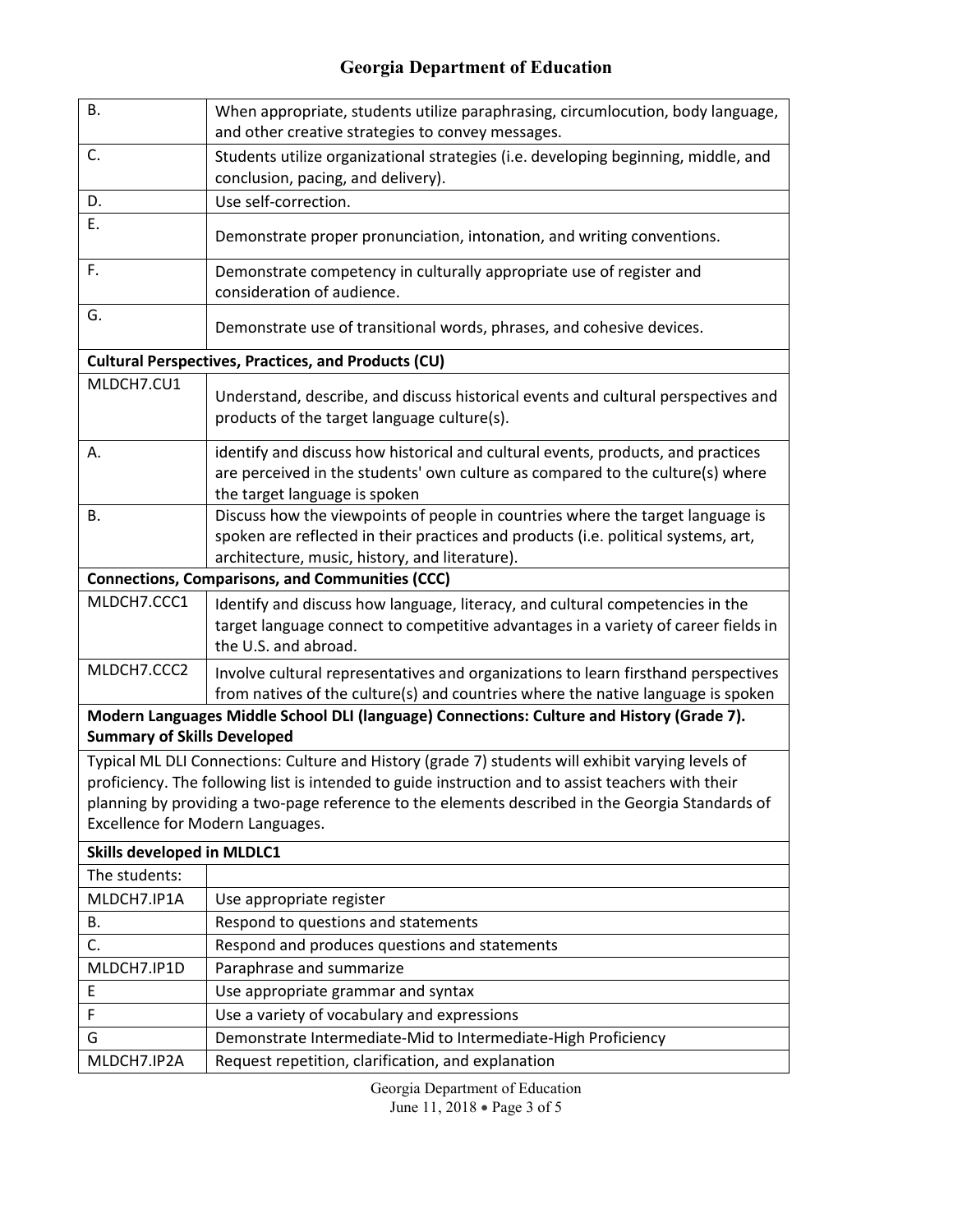| $\sf B$                                                                                   | Participate in oral and written                                             |  |
|-------------------------------------------------------------------------------------------|-----------------------------------------------------------------------------|--|
| C                                                                                         | Use paraphrasing, circumlocution, and other means to convey and comprehend  |  |
|                                                                                           |                                                                             |  |
| D                                                                                         | Use self correction                                                         |  |
| Ε                                                                                         | Describe and elaborate                                                      |  |
| F                                                                                         | Use proper pronunciation, intonation, and writing conventions               |  |
| G                                                                                         | Use culturally appropriate gestures                                         |  |
| н                                                                                         | Use transitional words, phrases, and cohesive devices                       |  |
| MLDCH7.INT1A                                                                              | Identify main ideas and supporting details                                  |  |
| B                                                                                         | Understand subtleties of meaning                                            |  |
| С                                                                                         | Recognize timeframe, mood, aspect, and voice                                |  |
| D                                                                                         | Comprehend and react to current events and issues                           |  |
| Ε                                                                                         | Understand connected discourse                                              |  |
| F                                                                                         | Identify cultural perspectives                                              |  |
| G                                                                                         | Demonstrate Intermediate-Mid to Intermediate-High Proficiency               |  |
| MLDCH7.P1A                                                                                | Summarize and communicate main ideas and supporting details                 |  |
| B                                                                                         | Produce brief oral presentations                                            |  |
| C                                                                                         | Write short, organized compositions                                         |  |
| D                                                                                         | Prepare and present culturally authentic presentations                      |  |
| MLDCH7.P1E                                                                                | Demonstrate Intermediate-Mid to Intermediate-High Proficiency               |  |
| MLDCH7.P2A                                                                                | Present extended discourse in multiple timeframes                           |  |
| MLDCH7.P2B                                                                                | Use circumlocution, paraphrasing, and other strategies.                     |  |
| С                                                                                         | Utilize organizational strategies to prepare presentations                  |  |
| D                                                                                         | Use self correction                                                         |  |
| Ε                                                                                         | Use proper pronunciation, intonation, and writing conventions               |  |
| F                                                                                         | Appropriate use of register and consideration of audience                   |  |
| G                                                                                         | Use transitional words, phrases, and cohesive devices                       |  |
| MLDCH7.CU1A                                                                               | Understand, describe, and discuss products and perspectives of the culture  |  |
|                                                                                           | studied.                                                                    |  |
| B                                                                                         | Understand, describe, and discuss practices and perspectives of the culture |  |
|                                                                                           | studied.                                                                    |  |
| MLDCH7.CCC1                                                                               | Identify and discuss connections with career fields.                        |  |
| Modern Languages Middle School DLI (language) Connections: Culture and History (Grade 7): |                                                                             |  |
| <b>Course Themes</b>                                                                      |                                                                             |  |
| The following are recommended themes for Modern Languages Middle School DLI (language)    |                                                                             |  |

Connections: Culture and History (Grade 7). These interrelated themes integrate content, culture, and language and support the use of language in a variety of contexts through study of the histories and cultures that are home to and influenced by the target language studied. Recommended contexts vary by language. Refer to instructional calendars for further details and support. Teachers may wish to work closely with history, social studies, and art teachers in their schools to reinforce and build on cross-curricular themes.